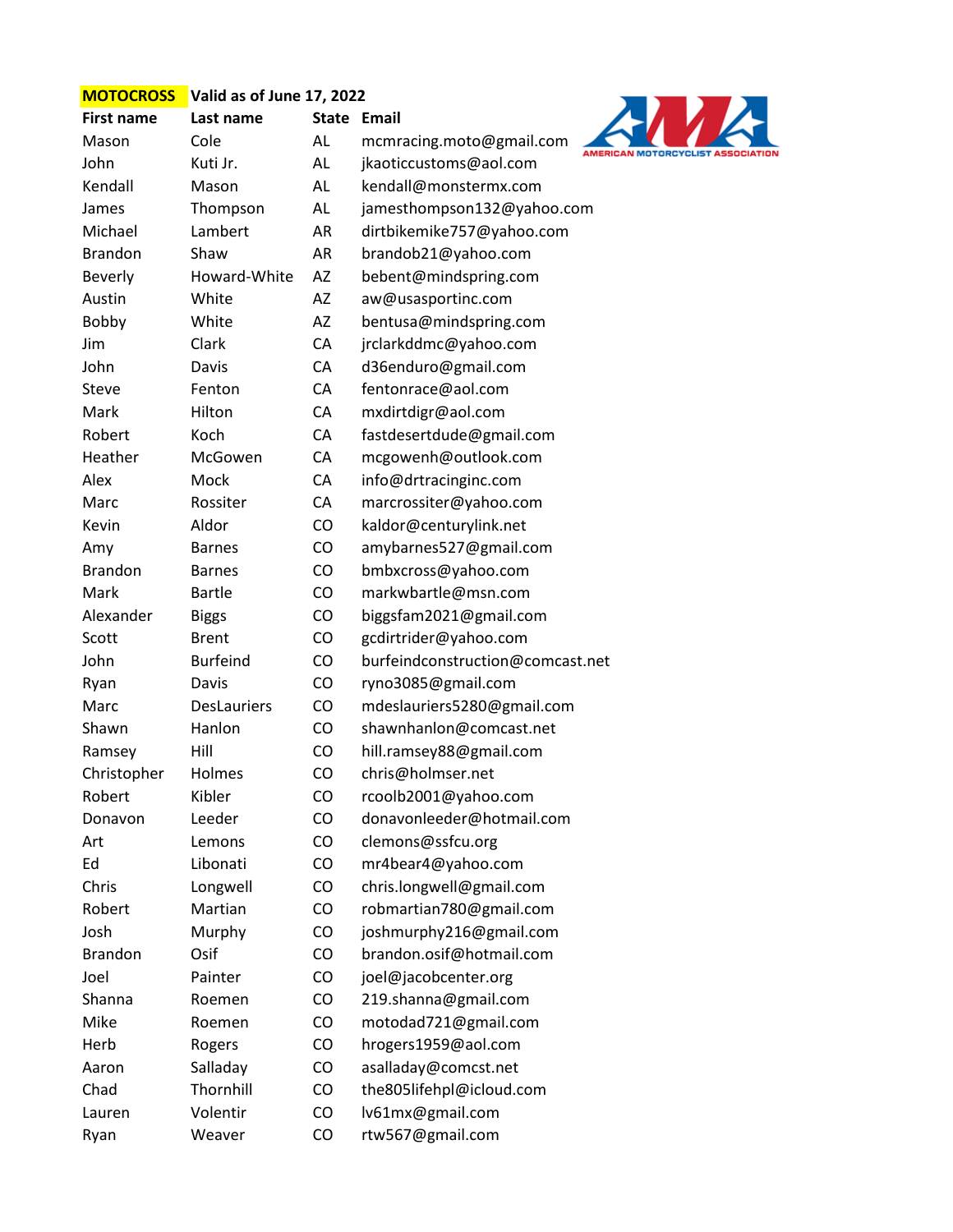| Terrence       | Finkle          | <b>CT</b> | mx570@aol.com                      |
|----------------|-----------------|-----------|------------------------------------|
| Gregory        | Peet            | <b>CT</b> | greg.peet@boehringer-ingelheim.com |
| Christel       | Allen           | FL        | christelallen61@outlook.com        |
| Larryssa       | Ashe            | FL        | atmoremoto@gmail.com               |
| Michael        | Ashe            | FL        | atmoremoto@gmail.com               |
| <b>Travis</b>  | Blackburn       | FL.       | travisblackburn@gmail.com          |
| Austin         | Edwards         | FL.       | austinedwards275@gmail.com         |
| Angel          | Gonzalez        | FL.       | algmarc112@gmail.com               |
| Cathy          | Green           | FL        | cgreenmx@aol.com                   |
| Justin         | Holstein        | FL        | soccerjustin45@gmail.com           |
| Nate           | Ingram          | FL.       | ingrampba@aol.com                  |
| Kalie          | Kern            | FL        | kaliekern@icloud.com               |
| Conner         | Morris          | FL.       | connermorris412@gmail.com          |
| Shane          | Adams           | GA        | wshane.adams@gmail.com             |
| Gregory        | Roberts         | GA        | teamsyd14@aol.com                  |
| Raymond        | Woods           | GA        | rymwds@aol.com                     |
| Keoni          | Derego          | HI        | hipresa808@gmail.com               |
| Randall        | Osakoda         | HI        | malie423@yahoo.com                 |
| Doug           | DeRosear        | ΙA        | iowaman219@yahoo.com               |
| Gregory        | Mitchell        | ΙA        | greg_mitchell_7@hotmail.com        |
| Megan          | Morgan          | ΙA        | m.morgan.1991@gmail.com            |
| Cody           | Kirby           | ΙA        | kirbs661@gmail.com                 |
| Jill           | Nicholson       | ΙA        | willey01@gmail.com                 |
| Robert         | Lawrence        | ID        | rlawrence@wps-inc.com              |
| Raney          | Cox             | IL        | raneyskye2011@gmail.com            |
| <b>Bradley</b> | Eilers          | IL        | bradeilers33@gmail.com             |
| David          | Genung          | IL        | dtglx@aol.com                      |
| Clint          | Gouty           | IL        | cgouty555@gmail.com                |
| Drew           | Jackson         | IL        | lincolntrailmotosports@gmail.com   |
| Levi           | Mayer           | IL        | mayer33p@gmail.com                 |
| Kyleigh        | McLaughlin      | IL        | mclaukyl95@gmail.com               |
| Steven         | <b>Miles</b>    | IL        | s_milesus@yahoo.com                |
| Josh           | Pistole         | IL        | jpistole507@yahoo.com              |
| Jesse          | Pointer         | IL        | jpointer44@gmail.com               |
| Micahel        | Remakel         | IL        | michael.remakel@gmail.com          |
| David          | Seitz           | IL        | dfs1044@gmail.com                  |
| Chris          | Smalley         | IL        | c1smalley@yahoo.com                |
| Don            | <b>Browning</b> | IN        | hon125els@hotmail.com              |
| Tim            | Graves          | IN        | tim43g@gmail.com                   |
| Joshua         | Heeb            | IN        | josh.heeb@gmail.com                |
| Chad           | Lambright       | IN        | winebilly@aol.com                  |
| Gary           | Pontius         | IN        | gapontius768@gmail.com             |
| Kimberly       | Sombke          | IN        | motomom367@gmail.com               |
| Jeremy         | Tempest         | IN        | jeremytempest@gmail.com            |
| Aaron          | <b>Tobias</b>   | IN        | jtobias11213@gmail.com             |
| Jaryn          | Williams        | IN        | jarynwilliams89@yahoo.com          |
| James          | <b>Baldwin</b>  | ΚS        | baldwinjames1601@gmail.com         |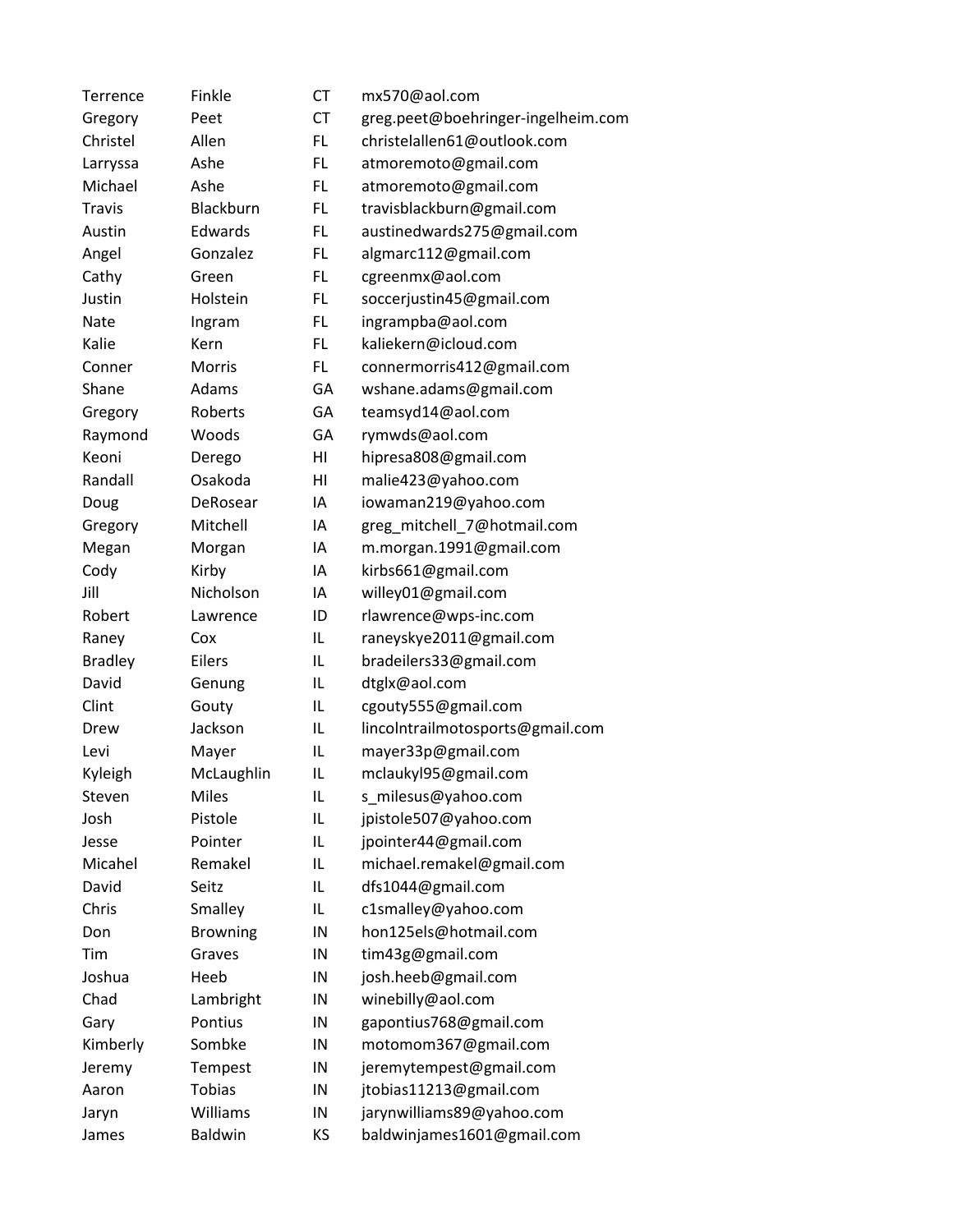| Charles       | Drussel           | KS | rdrussel7@gmail.com                    |
|---------------|-------------------|----|----------------------------------------|
| Jon-Paul      | Powell            | KS | jonpaulpowell@yahoo.com                |
| <b>Bruce</b>  | Richardson        | KS | bar2barmx@yahoo.com                    |
| Chad          | Snyder            | ΚS | chadsnyder4748@gmail.com               |
| Gary          | Voth              | KS | kaydeng313@gmail.com                   |
| Jacob         | Mattioli          | KY | jakemattioli916a@gmail.com             |
| Kenneth       | Payton Sr.        | КY | klpayton0223@gmail.com                 |
| William       | Rodgers           | КY | willrodgers44@gmail.com                |
| David         | Stapel            | КY | davidstapel@bellsouth.net              |
| Dayton        | Shirah            | LA | goat626shirah@gmail.com                |
| Jessie        | Viator            | LA | jessie.viator@gmail.com                |
| Kevin         | Clark             | MA | wachusettvalleyridersclubinc@gmail.com |
| Richard       | Johnson           | MA | rick@thewick338.com                    |
| Vic           | <b>OBrien</b>     | МA | vic@thewick338.com                     |
| Megan         | O'Connell         | MA | meggeroconnell12@gmail.com             |
| Ezra          | <b>Beasley</b>    | MD | ezra@buddscreek.com                    |
| Henry         | Marshall          | MD | henry.marshall1969@gmail.com           |
| Jamey         | Richards          | MD | jnkrichards901@hotmail.com             |
| Keith         | Taylor            | MD | tayloryardcard@gmail.com               |
| Daniel        | Cotton            | ME | cottking53@gmail.com                   |
| Adam          | Alexander         | MI | ama411@gmail.com                       |
| Kip           | Bigelow           | MI | kip.bigelow821@gmail.com               |
| James         | <b>Elkins</b>     | MI | mimoto913@gmail.com                    |
| Christopher   | Ice               | MI | chris@cdiconstructiongroup.com         |
| Jeremiah      | Jett              | MI | mxforautism2014@gmail.com              |
| Ross          | Kershner          | MI | supercrossross@gmail.com               |
| Chuck         | Klompstra         | MI | chuckklompstra@gmail.com               |
| Sandy         | Lorenz            | MI | Irzsandy@tds.net                       |
| Gerald        | Lorenz Jr.        | MI | Irzsandy@tds.net                       |
| John          | <b>McPhillips</b> | MI | rider699@gmail.com                     |
| Tom           | Mercure           | MI | mercureink@gmail.com                   |
| <b>Bart</b>   | Newman            | MI | vcvrace@aol.com                        |
| Zachary       | Niemi             | MI | niemizac000@gmail.com                  |
| Makayla       | Peterson          | MI | kayla.19181@hotmail.com                |
| Robert        | Slick             | MI | slick67ss@gmail.com                    |
| <b>Travis</b> | Symmes            | MI | tsymmes17@gmail.com                    |
| Lisa          | Wagner            | MI | dspmx@msn.com                          |
| Scott         | Wahr              | MI | wahrs@frontier.com                     |
| Dale          | Ackermann         | MN | daleackermann@frontier.com             |
| Connor        | Ahlers            | MN | connorahlers@aol.com                   |
| Mark          | Arends            | MN | tabitha.arends@yahoo.com               |
| Greg          | Aspros            | MN | asprosg@yahoo.com                      |
| Ken           | <b>Byro</b>       | MN | contaysky90@gmail.com                  |
| Kurt          | Caswell           | MN | kurtcaswell@hotmail.com                |
| Brittany      | Hodkinson         | MN | bhodkinson374@gmail.com                |
| Dale          | Kadlec            | MN | motocity-rnr@hotmail.com               |
| Spencer       | Kadlec            | MN | spencer.574@hotmail.com                |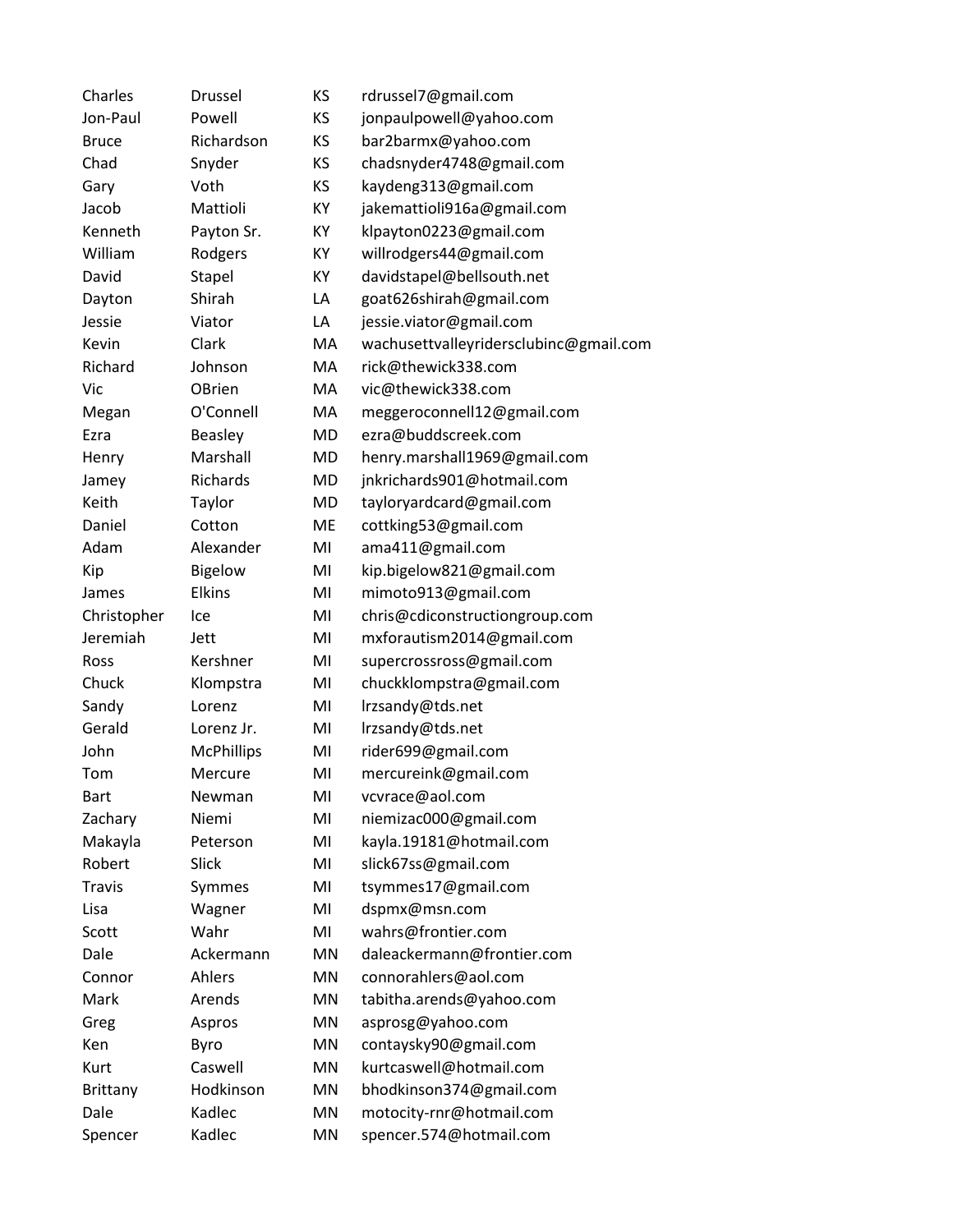| Edward        | Kruger            | MN        | edward.kruger@yahoo.com       |
|---------------|-------------------|-----------|-------------------------------|
| Kevin         | Kruger            | MN        | kvkruger@charter.net          |
| Jenny         | Ludowese          | <b>MN</b> | ludowese311@gmail.com         |
| Pat           | Paige             | MN        | sprink417@gmail.com           |
| Michael       | Quinn             | <b>MN</b> | mquinn401@gmail.com           |
| Dan           | Riordan           | MN        | danriordan01@gmail.com        |
| Jason         | Ritt              | MN        | jritt@stericycle.com          |
| Jamie         | Romfo             | <b>MN</b> | romforacing@yhaoo.com         |
| <b>Brent</b>  | Swygman           | <b>MN</b> | brent.swygman@gmail.com       |
| Chris         | Weisbrod          | MN        | ethicosolutions@gmail.com     |
| David         | Williams          | MN        | dwilliams409@msn.com          |
| Katie         | Coratti           | <b>MO</b> | scpackc@gmail.com             |
| Chris         | Frye              | MO        | hwy65mx@socket.net            |
| Damon         | Gabbert           | <b>MO</b> | radman_281@hotmail.com        |
| Cody          | Porter            | <b>MO</b> | 2014bullfighting@gmail.com    |
| Larry         | Purviance         | <b>MO</b> | lpurviancejr@msn.com          |
| Justin        | Adams             | <b>MS</b> | adamsmx.racing@gmail.com      |
| Jeremy        | Bartram           | MT        | jeremybartram@bresnan.net     |
| Jeremiah      | <b>Theys</b>      | MT        | jtheys@greatwesteng.com       |
| Bobby         | Howard            | <b>NC</b> | bobbyrh1985@yahoo.com         |
| Thomas        | Kelley            | <b>NC</b> | tjkelley53@gmail.com          |
| Jason         | Locklear          | <b>NC</b> | twinturbosdime@gmail.com      |
| Sean          | Rahilly           | <b>NC</b> | rescue801140@icloud.com       |
| Joseph        | Sawyer            | <b>NC</b> | jdsawyer1993@gmail.com        |
| Daniel        | Siek              | <b>NC</b> | rscreenswnc@gmail.com         |
| <b>Travis</b> | <b>Strack</b>     | <b>NC</b> | tstrack11@gmail.com           |
| Samantha      | Laderer           | <b>ND</b> | missmotocross16@gmail.com     |
| Ray           | Bergeron          | <b>NH</b> | vetexp790@yahoo.com           |
| Deborah       | <b>Butkiewicz</b> | <b>NJ</b> | debbie0313@embarqmail.com     |
| Katherine     | Fox               | NJ        | fuchsgrau89@yahoo.com         |
| Kenneth       | Held              | NJ        | kenykop@yahoo.com             |
| Clayton       | Keeler            | NJ        | promx6@aol.com                |
| David         | Nash              | NJ        | adnash1@verizon.net           |
| Daniel        | Neville           | NJ.       | dneville@comcast.net          |
| Ryan          | Parliman          | NJ        | rpsbikeshop@comcast.net       |
| Lauren        | Seibert           | NJ.       | lseibert643@gmail.com         |
| Jonathan      | Stone             | NJ        | jstone20@fordham.edu          |
| Joseph        | Toscano           | <b>NJ</b> | iron681181@gmail.com          |
| Rich          | Trevelise         | NJ        | rtrevelise@racewaypark.com    |
| Lawrence      | Hartman           | <b>NM</b> | hartriders@suddenlink.net     |
| William M.    | Ohara             | <b>NV</b> | motodesracer@embarqmail.com   |
| Peter         | Caloia            | NY        | peter.caloia@gmail.com        |
| Don           | Clarke            | <b>NY</b> | hardlineperformance@yahoo.com |
| Mike          | Dougherty         | <b>NY</b> | fast5325@aol.com              |
| George        | Etzl              | <b>NY</b> | g-etzl@hotmail.com            |
| Sarah         | Etzl              | <b>NY</b> | s-etzl@hotmail.com            |
| Justin        | Gelhaus           | <b>NY</b> | mxer094@gmail.com             |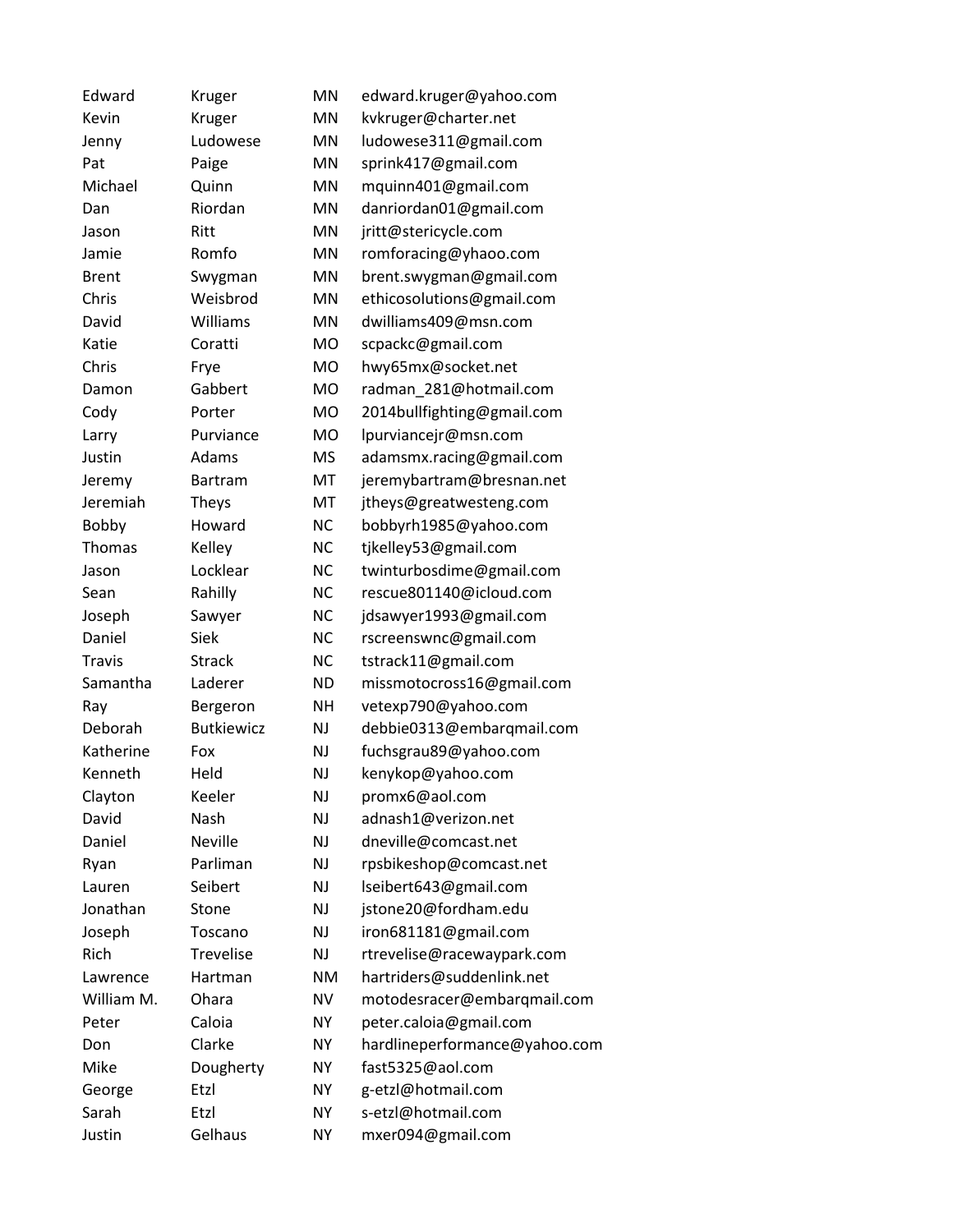| Timothy         | Henry          | <b>NY</b> | henrymx515@yahoo.com          |
|-----------------|----------------|-----------|-------------------------------|
| Lawrence        | Holzapfel      | <b>NY</b> | Iholzapfel@qualityenv.com     |
| <b>Brian</b>    | Kinney         | <b>NY</b> | briankinney135@gmail.com      |
| Darren          | Kochanowski    | <b>NY</b> | hp1340@aol.com                |
| Matthew         | Lewis          | <b>NY</b> | mattlewis526@gmail.com        |
| Fred            | Mang           | <b>NY</b> | twistermx@gmail.com           |
| Mark            | Molesky        | <b>NY</b> | moles110@aol.com              |
| Sal             | <b>Netti</b>   | <b>NY</b> | snetti@twcny.rr.com           |
| Patrick         | <b>Nolette</b> | <b>NY</b> | darkstarbodyart@gmail.com     |
| Frank           | Peneno         | <b>NY</b> | lemanstr@aol.com              |
| Tim             | Plaza          | <b>NY</b> | tripnickracing@gmail.com      |
| Shane           | Quenneville    | <b>NY</b> | shaneq05@gmail.com            |
| Scott           | Schrimpe       | <b>NY</b> | scottfdny@yahoo.com           |
| James           | Slaughter      | <b>NY</b> | chairman@mscmotocross.com     |
| Jacob           | Stout          | <b>NY</b> | stoutmx73@gmail.com           |
| <b>Brandon</b>  | Thrasher       | <b>NY</b> | brandon.thrasher@gmail.com    |
| William         | Tillman        | <b>NY</b> | bill_till@yahoo.com           |
| Scott           | Usmail         | ΝY        | scottusmail32@gmail.com       |
| Michael         | Ward           | <b>NY</b> | mward171@hotmail.com          |
| Louis           | Zapp           | <b>NY</b> | biglou400ex@yahoo.com         |
| <b>Brittany</b> | <b>Brock</b>   | OН        | brittany.brock@ensemblehp.com |
| Mike            | <b>Burkeen</b> | OН        | mburkeen@ama-cycle.org        |
| <b>Travis</b>   | Cresap         | OН        | traviscresap@hotmail.com      |
| Kevin           | Crowther       | OH        |                               |
| Gene            | Dougherty      | OH        | genedougherty1@gmail.com      |
| Mark            | Everett        | OH        | mark.everett@morganplc.com    |
| Kevin           | Featheringham  | OH        | kfearherin@yahoo.com          |
| James           | Green          | <b>OH</b> | jgreen@sssnet.com             |
| Alexandria      | Kovacs         | OH        | akovacs@ama-cycle.org         |
| Rick            | Landis         | OH        | rlandis@agmcompany.com        |
| Ryun            | Mielke         | OH        | ryun.mielke@gmail.com         |
| Mike            | Pelletier      | OH        | mpelletier@ama-cycle.org      |
| Rick            | Ralston        | OH        | rickralston67@gmail.com       |
| Joe             | Smith          | OH        | jsmith@gmail.com              |
| <b>Nick</b>     | <b>Stevens</b> | OH        | mxtech31@gmail.com            |
| <b>Bradley</b>  | White          | OH        | tiffany1820@live.com          |
| Dereck          | Cassady        | OK        | iafflocal2479@yahoo.com       |
| <b>Brad</b>     | Rodgers        | OK        | brad.rodgers@onegas.com       |
| Zacharie        | Smith          | OR        | fordwheeler89@icloud.com      |
| Robert          | Boehner        | PA        | robboehner@yahoo.com          |
| Jeffrey         | Cernic         | PA        | jeffcernic@gmail.com          |
| Matt            | Davis          | PA        | mdaviscnw@gmail.com           |
| Shawn           | Flanagan       | PA        | shawn@mxtire.com              |
| Heather         | Haines         | PA        | hbosch735@verizon.net         |
| Jedediah        | Haines         | PA        | hainesjed@gmail.com           |
| Randy           | Kastle         | PA        | randykastle@gmail.com         |
| Bernard         | Kelly          | PA        | b_kelly718@yahoo.com          |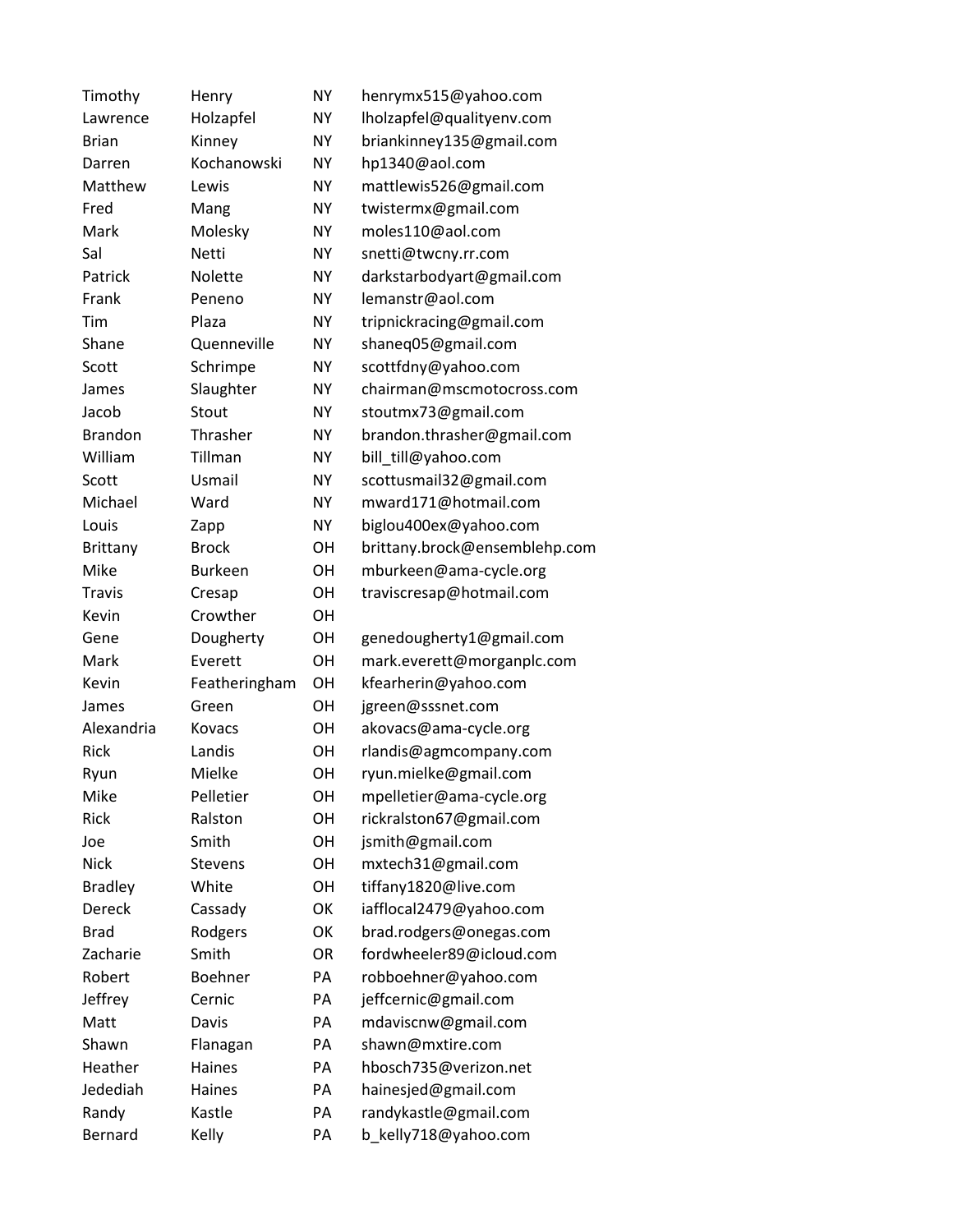| Steve          | Kowalchuk       | PA        | highlineracing@aol.com         |
|----------------|-----------------|-----------|--------------------------------|
| Austin         | <b>Ricketts</b> | PA        | mxrat11r@aol.com               |
| Sandra         | Stayton         | PA        | sandrastayton73@gmail.com      |
| William        | Toth            | PA        | william.c.toth@gmail.com       |
| Katie          | Benson          | SC        | katiebenson28@yahoo.com        |
| Michael        | Benson          | SC        | mikebensonexpertpest@gmail.com |
| Andy           | Cody            | SC        | andy.cody1@yahoo.com           |
| Nick           | Hughes          | SC        | nhughes@amstedrail.com         |
| Mark           | Ridgeway        | SC        | aoniapassmx@yahoo.com          |
| Sherri         | Ridgeway        | SC        | aoniapassmx@yahoo.com          |
| Paul           | Curtis          | <b>TN</b> | paulc@maraudracing.com         |
| Jane           | Gammon          | <b>TN</b> | jane@victory-sports.com        |
| Sam            | Gammon          | <b>TN</b> | sam@victory-sports.com         |
| Tyler          | Gilliam         | <b>TN</b> | tylerg317@icloud.com           |
| Chris          | Todd            | <b>TN</b> | ctodd761@yahoo.com             |
| Judith         | Bandy           | <b>TX</b> | jo556153@hotmail.com           |
| Mindy          | Campbell        | TX        | mkjamesonon2002@yahoo.com      |
| <b>Brody</b>   | Cloud           | <b>TX</b> | bcloud@tgpws.com               |
| Jeremy         | Durrett         | <b>TX</b> | durrett37@live.com             |
| Alan           | Greenwell       | <b>TX</b> | alan.greenwell@outlook.com     |
| Johnny         | Harper          | <b>TX</b> | johnnyharper788@gmail.com      |
| Michael        | Haverfield      | <b>TX</b> | playtime339@live.com           |
| Jake           | Hughes          | <b>TX</b> | jlhughes112002@hotmail.com     |
| Joseph         | Messina         | <b>TX</b> | joekidyfz450@hotmail.com       |
| <b>Brian</b>   | Murphy          | <b>TX</b> | bmurphy63097@aol.com           |
| Scott          | Rabon           | <b>TX</b> | nobarttocs@gmail.com           |
| Troy           | Ralston         | <b>TX</b> | troy.ralston@yahoo.com         |
| Zach           | Sayre           | <b>TX</b> | irondogmotorcycles@gmail.com   |
| TJ             | Smith           | <b>TX</b> | racingfortheson@yahoo.com      |
| Greg           | Swirczynski     | <b>TX</b> | gregski@coremxperformance.com  |
| Richard        | White           | <b>TX</b> | rwhite2408@sbcglobal.net       |
| Gary           | <b>Brough</b>   | UT        | garyrbrough@gmail.com          |
| Riley          | <b>Brough</b>   | UT        | rbrough214@gmail.com           |
| Jason          | <b>Bennett</b>  | VA        | ssgjasonbennett@gmail.com      |
| Coy            | Everage         | VA        | coyeverage@hotmail.com         |
| Todd           | Lamonia         | VA        | todd.lamonia@gmail.com         |
| Preston        | Murphy          | VA        | preston790@homail.com          |
| Joseph         | Neagle          | VA        | randnracing@gmail.com          |
| Rusty          | Rogers          | VA        | rustyrogers57@aol.com          |
| David          | Stone           | VA        | smalls13rmc@gmail.com          |
| Daniel         | Hart            | <b>WA</b> | danielhart662@gmail.com        |
| Steven         | Hebner          | WA        | sehebner@gmail.com             |
| Kyle           | Keck            | <b>WA</b> | kyle.keck@gmail.com            |
| Chris          | Kinerk          | WA        | pnwmotocross@gmail.com         |
| <b>Britain</b> | Piccolo         | WA        | jpiccolo121@gmail.com          |
| Richard        | <b>Becker</b>   | WI        | cycle409@gmail.com             |
| Thomas         | Ferguson        | WI        | tom55ferguson@yahoo.com        |